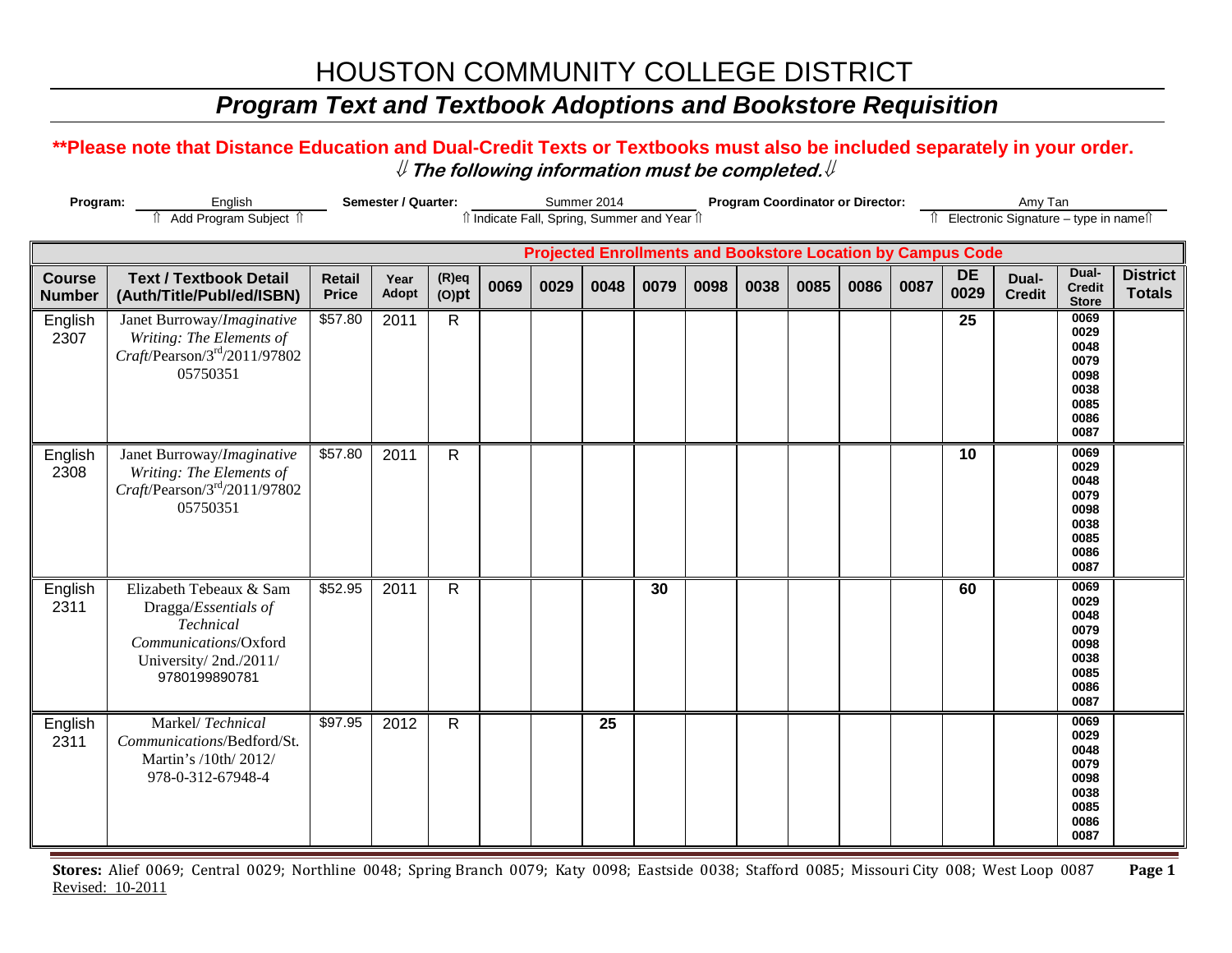#### *Program Text and Textbook Adoptions and Bookstore Requisition*

#### **\*\*Please note that Distance Education and Dual-Credit Texts or Textbooks must also be included separately in your order.**  ⇓ **The following information must be completed.**⇓

| Program:                       | English                                                                                                                                                                                             | <b>Semester / Quarter:</b>    |               |                      | Summer 2014                                |      |      |      | <b>Program Coordinator or Director:</b> |      |      |      | Amy Tan |                                                                    |                                       |                                                                      |                                  |
|--------------------------------|-----------------------------------------------------------------------------------------------------------------------------------------------------------------------------------------------------|-------------------------------|---------------|----------------------|--------------------------------------------|------|------|------|-----------------------------------------|------|------|------|---------|--------------------------------------------------------------------|---------------------------------------|----------------------------------------------------------------------|----------------------------------|
|                                | Add Program Subject 1                                                                                                                                                                               |                               |               |                      | î Indicate Fall, Spring, Summer and Year î |      |      |      |                                         |      |      |      |         |                                                                    | Electronic Signature - type in namest |                                                                      |                                  |
|                                |                                                                                                                                                                                                     |                               |               |                      |                                            |      |      |      |                                         |      |      |      |         | <b>Projected Enrollments and Bookstore Location by Campus Code</b> |                                       |                                                                      |                                  |
| <b>Course</b><br><b>Number</b> | <b>Text / Textbook Detail</b><br>(Auth/Title/Publ/ed/ISBN)                                                                                                                                          | <b>Retail</b><br><b>Price</b> | Year<br>Adopt | $(R)$ eq<br>$(O)$ pt | 0069                                       | 0029 | 0048 | 0079 | 0098                                    | 0038 | 0085 | 0086 | 0087    | <b>DE</b><br>0029                                                  | Dual-<br><b>Credit</b>                | Dual-<br><b>Credit</b><br><b>Store</b>                               | <b>District</b><br><b>Totals</b> |
| English<br>2311                | Houp, Kenneth W. &<br>Thomas E.<br>Pearsall/Reporting Technical<br>Information/Oxford<br>University Press/<br>11 <sup>th</sup> /2005/0195143396<br>*Cross-listed course. See<br>order for ETWR 2301 | \$97.95                       | 2005          | $\mathsf{R}$         |                                            |      |      |      |                                         |      |      |      |         | 105                                                                |                                       | 0069<br>0029<br>0048<br>0079<br>0098<br>0038<br>0085<br>0086<br>0087 |                                  |
| English<br>2322                | Greenblatt, Stephen, et al/The<br>Norton Anthology of English<br>Literature, Vol. 1/<br>WWNorton&Co/9th/<br>2012/<br>978-0-393-91247-0                                                              | \$65.62                       | 2012          | $\mathsf{R}$         |                                            |      |      |      |                                         |      |      |      |         | 35                                                                 |                                       | 0069<br>0029<br>0048<br>0079<br>0098<br>0038<br>0085<br>0086<br>0087 |                                  |
| English<br>2322                | Greenblatt, Stephen, et al/The<br>Norton Anthology of English<br>Literature, Vols. A, B,<br>C,/WWNorton&Co./9th/2012<br>/ 978-0-393-91300-2                                                         | \$65.62                       | 2012          | $\mathsf{R}$         |                                            |      |      |      |                                         |      |      |      |         |                                                                    |                                       | 0069<br>0029<br>0048<br>0079<br>0098<br>0038<br>0085<br>0086<br>0087 |                                  |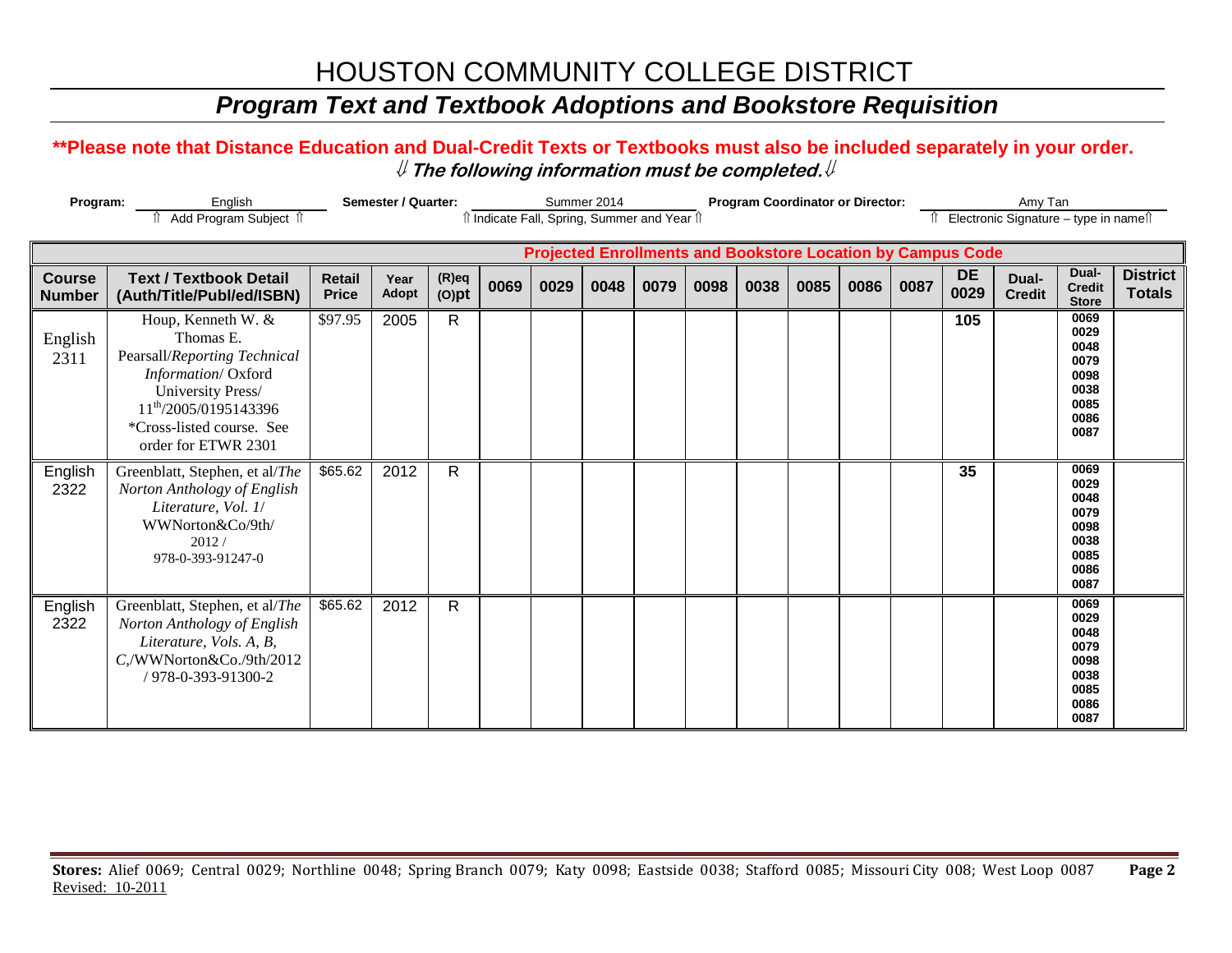### *Program Text and Textbook Adoptions and Bookstore Requisition*

|                                | **Please note that Distance Education and Dual-Credit Texts or Textbooks must also be included separately in your order. |                               |                            |                      |                                                        |      |             |      |      |      |                                         |      |      |                                                                    |                                                   |                                                                      |                                  |
|--------------------------------|--------------------------------------------------------------------------------------------------------------------------|-------------------------------|----------------------------|----------------------|--------------------------------------------------------|------|-------------|------|------|------|-----------------------------------------|------|------|--------------------------------------------------------------------|---------------------------------------------------|----------------------------------------------------------------------|----------------------------------|
| English<br>2322                | Mallory, Sir Thomas/Norton<br>Critical Edition of Le Morte<br>D'Arthur/WWNorton<br>&Co/2003<br>/978-0-393-97464-5        | \$20.62                       | 2003                       | $\mathsf{R}$         |                                                        |      |             |      |      |      |                                         |      |      |                                                                    |                                                   | 0069<br>0029<br>0048<br>0079<br>0098<br>0038<br>0085<br>0086<br>0087 |                                  |
|                                |                                                                                                                          |                               |                            |                      | $\#$ The following information must be completed. $\#$ |      |             |      |      |      |                                         |      |      |                                                                    |                                                   |                                                                      |                                  |
| Program:                       | English<br>Add Program Subject 1                                                                                         |                               | <b>Semester / Quarter:</b> |                      | î Indicate Fall, Spring, Summer and Year î             |      | Spring 2014 |      |      |      | <b>Program Coordinator or Director:</b> |      |      |                                                                    | Amy Tan<br>Î Electronic Signature – type in nameî |                                                                      |                                  |
|                                |                                                                                                                          |                               |                            |                      |                                                        |      |             |      |      |      |                                         |      |      | <b>Projected Enrollments and Bookstore Location by Campus Code</b> |                                                   |                                                                      |                                  |
| <b>Course</b><br><b>Number</b> | <b>Text / Textbook Detail</b><br>(Auth/Title/Publ/ed/ISBN)                                                               | <b>Retail</b><br><b>Price</b> | Year<br>Adopt              | $(R)$ eq<br>$(O)$ pt | 0069                                                   | 0029 | 0048        | 0079 | 0098 | 0038 | 0085                                    | 0086 | 0087 | <b>DE</b><br>0029                                                  | Dual-<br><b>Credit</b>                            | Dual-<br><b>Credit</b><br><b>Store</b>                               | <b>District</b><br><b>Totals</b> |
| English<br>2322                | Damrosch/The Longman<br>Anthology of British<br>Literature, Vol 1A and<br>2A/Pearson/4th/2009/978-<br>0205693337         | \$79.40                       | 2009                       | $\mathsf{R}$         |                                                        |      |             |      |      |      |                                         |      |      |                                                                    |                                                   | 0069<br>0029<br>0048<br>0079<br>0098<br>0038<br>0085<br>0086<br>0087 |                                  |
| English<br>2323                | Damrosch/The Longman<br>Anthology of British<br>Literature, Vol 2A, 2B, and<br>2C/Pearson/5th/2012/<br>9780205235964     | \$79.40                       | 2012                       | $\mathsf{R}$         |                                                        |      |             |      |      |      |                                         |      |      |                                                                    |                                                   | 0069<br>0029<br>0048<br>0079<br>0098<br>0038<br>0085<br>0086<br>0087 |                                  |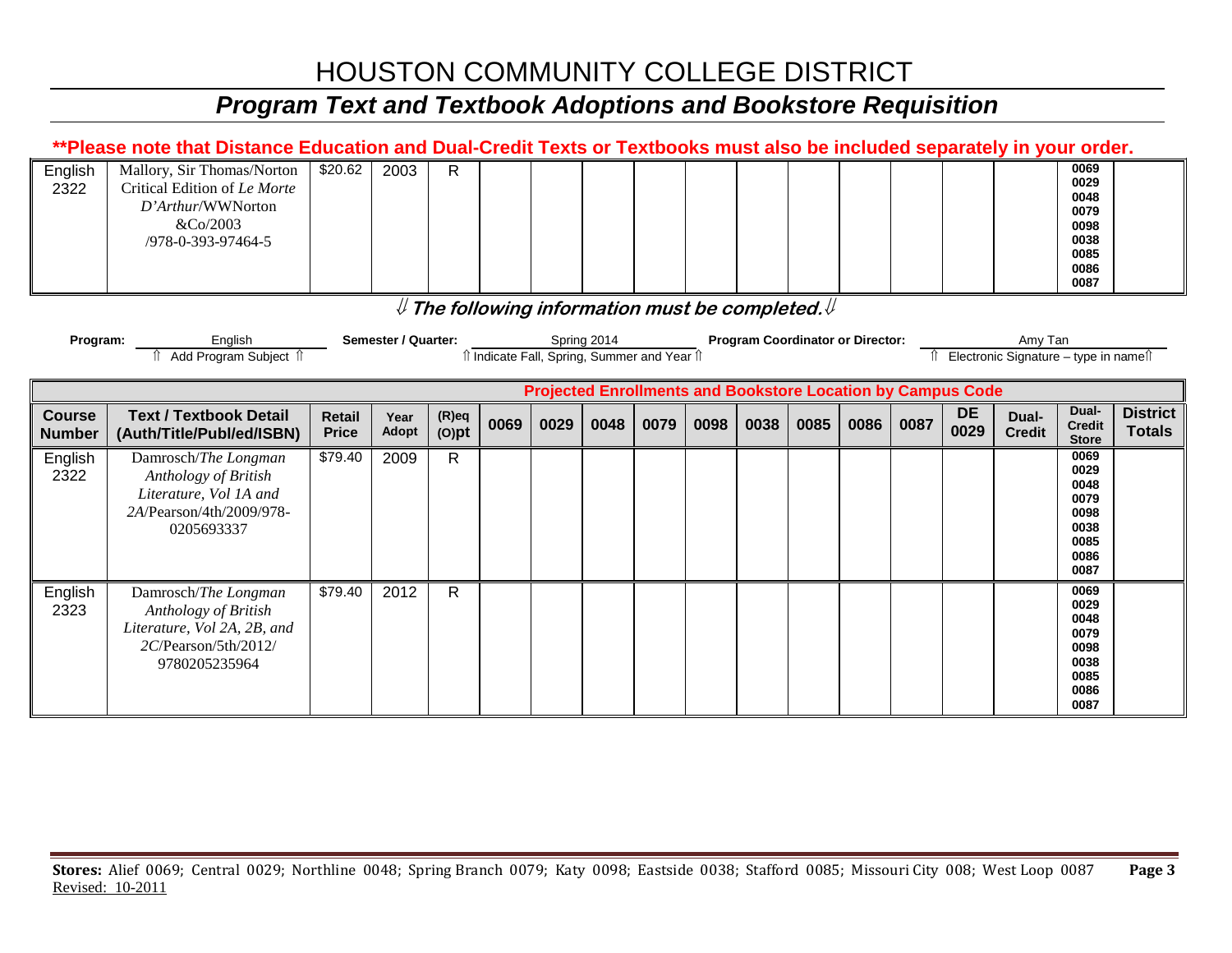#### *Program Text and Textbook Adoptions and Bookstore Requisition*

#### **\*\*Please note that Distance Education and Dual-Credit Texts or Textbooks must also be included separately in your order.**

| English<br>2323 | Greenblatt, Stephen, et al/The<br>Norton Anthology of English<br>Literature, Vol. 2/2012<br>WWNorton&Co/ 978-0-393-<br>91248-7                   | \$65.62 | 2012 | $\mathsf{R}$ |  |    |    |    |    |    |    | 0069<br>0029<br>0048<br>0079<br>0098<br>0038<br>0085<br>0086<br>0087 |  |
|-----------------|--------------------------------------------------------------------------------------------------------------------------------------------------|---------|------|--------------|--|----|----|----|----|----|----|----------------------------------------------------------------------|--|
| English<br>2327 | Baym, Nina/The Norton<br>Anthology of American<br>Literature, Vols.<br>A &B/WWNorton&Co/8 <sup>th</sup> ed/<br>2011<br>978-0-393-91309-5         | \$67.50 | 2011 | $\mathsf{R}$ |  | 25 |    |    | 30 | 60 | 35 | 0069<br>0029<br>0048<br>0079<br>0098<br>0038<br>0085<br>0086<br>0087 |  |
| English<br>2328 | Baym, Nina/The Norton<br>Anthology of American<br>Literature, Vols. C, D, &<br>$E/WW$ Norton $\&$ Co/8 <sup>th</sup> /<br>2011/978-0-393-91310-1 | \$67.50 | 2010 | $\mathsf{R}$ |  | 50 | 30 | 60 | 60 | 30 |    |                                                                      |  |

#### ⇓ **The following information must be completed.**⇓

| Program:         | Enalish<br>Add Program Subject 1                           |                        | Semester / Quarter: |                      |      |                                                                    | Spring 2014<br>î Indicate Fall, Spring, Summer and Year î |      |           | <b>Program Coordinator or Director:</b> |      |      |                   | Amy Tan<br>Electronic Signature – type in names |                                        |                              |
|------------------|------------------------------------------------------------|------------------------|---------------------|----------------------|------|--------------------------------------------------------------------|-----------------------------------------------------------|------|-----------|-----------------------------------------|------|------|-------------------|-------------------------------------------------|----------------------------------------|------------------------------|
|                  |                                                            |                        |                     |                      |      | <b>Projected Enrollments and Bookstore Location by Campus Code</b> |                                                           |      |           |                                         |      |      |                   |                                                 |                                        |                              |
| Course<br>Number | <b>Text / Textbook Detail</b><br>(Auth/Title/Publ/ed/ISBN) | Retail<br><b>Price</b> | Year<br>Adopt       | $(R)$ eq<br>$(O)$ pt | 0069 | 0029                                                               | $0048$ 0079                                               | 0098 | 0038 0085 |                                         | 0086 | 0087 | <b>DE</b><br>0029 | Dual-<br><b>Credit</b>                          | Dual-<br><b>Credit</b><br><b>Store</b> | District   <br><b>Totals</b> |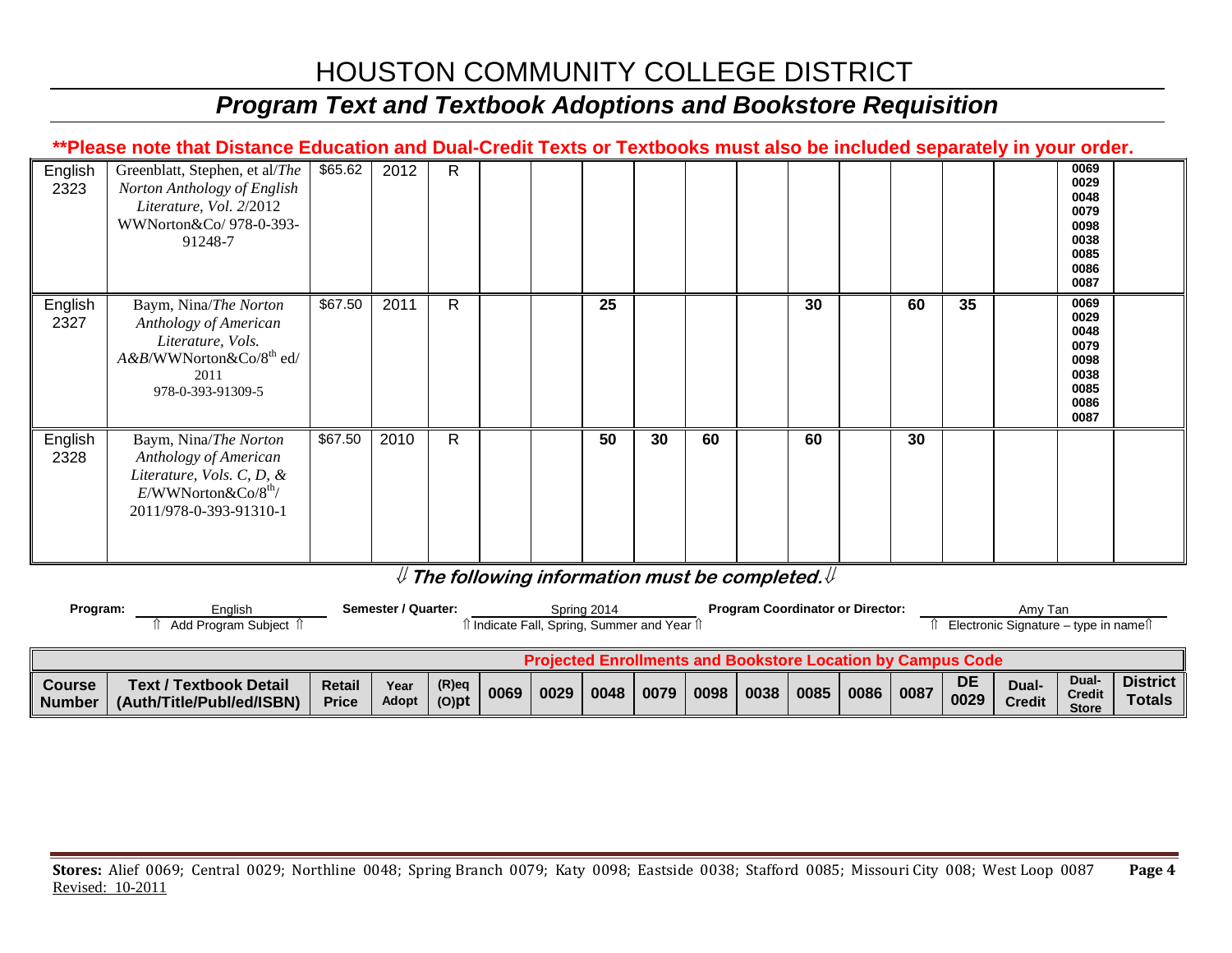### *Program Text and Textbook Adoptions and Bookstore Requisition*

|                 | **Please note that Distance Education and Dual-Credit Texts or Textbooks must also be included separately in your order.                                                |         |      |              |  |  |  |  |    |                                                                      |      |
|-----------------|-------------------------------------------------------------------------------------------------------------------------------------------------------------------------|---------|------|--------------|--|--|--|--|----|----------------------------------------------------------------------|------|
|                 |                                                                                                                                                                         |         |      |              |  |  |  |  |    | 0029<br>0048<br>0079<br>0098<br>0038<br>0085<br>0086<br>0087         | 0069 |
| English<br>2332 | James, Heather, et al/The<br>Norton Anthology of Western<br>Literature, Vol<br>$1/\ensuremath{\text{W} \text{W} \text{N} }$ orton<br>&Co/8th/2005/9<br>78-0-393-92572-2 | \$67.50 | 2005 | $\mathsf{R}$ |  |  |  |  | 35 | 0069<br>0029<br>0048<br>0079<br>0098<br>0038<br>0085<br>0086<br>0087 |      |
| English<br>2333 | James, Heather, et al/The<br>Norton Anthology of Western<br>Literature, Vol<br>2/WWNorton/8 <sup>th</sup> /2005/978-<br>0-393-92616-3                                   | \$67.50 | 2005 | $\mathsf{R}$ |  |  |  |  |    | 0069<br>0029<br>0048<br>0079<br>0098<br>0038<br>0085<br>0086<br>0087 |      |
| English<br>2333 | Wilkie and Hurt/Literature of<br>the Western<br>World/Pearson/5th/2001/<br>9780130186669                                                                                | \$93.40 | 2001 | $\mathsf{R}$ |  |  |  |  |    | 0069<br>0029<br>0048<br>0079<br>0098<br>0038<br>0085<br>0086<br>0087 |      |

⇓ **The following information must be completed.**⇓

| Program: | Enalish               | Semester / Quarter: | Spring 2014                                | <b>Program Coordinator or Director:</b>                             | Amv Tan                              |
|----------|-----------------------|---------------------|--------------------------------------------|---------------------------------------------------------------------|--------------------------------------|
|          | Add Program Subject 1 |                     | Ⅱ Indicate Fall, Spring, Summer and Year Ⅱ |                                                                     | Electronic Signature – type in names |
|          |                       |                     |                                            |                                                                     |                                      |
|          |                       |                     |                                            | <b>Droipeted Enrollments and Replystore Location by Campus Code</b> |                                      |

 **Projected Enrollments and Bookstore Location by Campus Code**

**Stores:** Alief 0069; Central 0029; Northline 0048; Spring Branch 0079; Katy 0098; Eastside 0038; Stafford 0085; Missouri City 008; West Loop 0087 **Page 5** Revised: 10-2011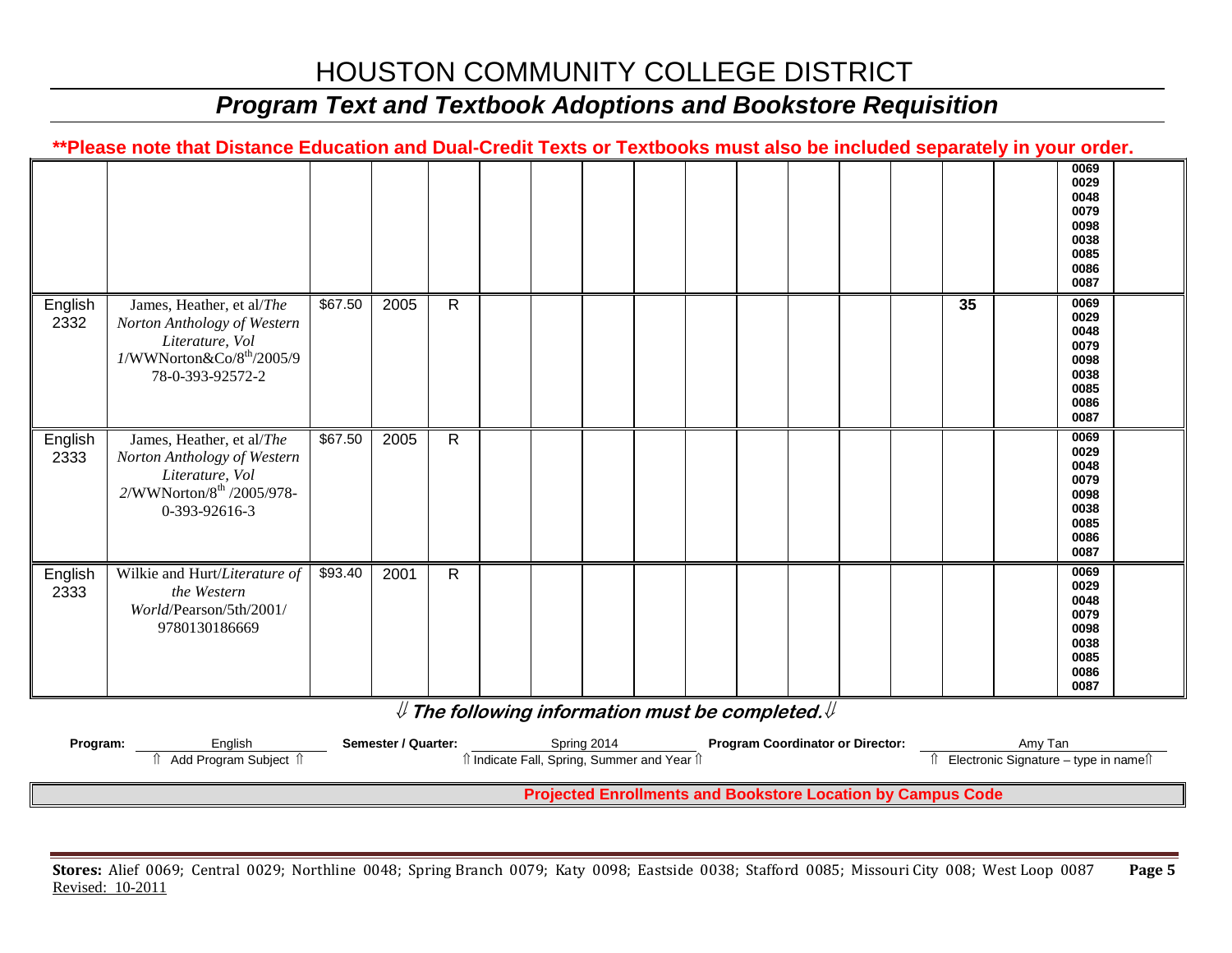#### *Program Text and Textbook Adoptions and Bookstore Requisition*

#### **\*\*Please note that Distance Education and Dual-Credit Texts or Textbooks must also be included separately in your order.**

| <b>Course</b><br><b>Number</b> | <b>Text / Textbook Detail</b><br>(Auth/Title/Publ/ed/ISBN)                                                                                                                  | <b>Retail</b><br><b>Price</b> | Year<br>Adopt | $(R)$ eq<br>$(O)$ pt | 0069 | 0029 | 0048 | 0079 | 0098 | 0038 | 0085 | 0086 | 0087 | <b>DE</b><br>0029 | Dual-<br><b>Credit</b> | Dual-<br><b>Credit</b><br><b>Store</b>                               | <b>District</b><br><b>Totals</b> |
|--------------------------------|-----------------------------------------------------------------------------------------------------------------------------------------------------------------------------|-------------------------------|---------------|----------------------|------|------|------|------|------|------|------|------|------|-------------------|------------------------|----------------------------------------------------------------------|----------------------------------|
| English<br>2336                | Gates, Henry Louis Gates Jr.<br>and Nellie Y. McKay/The<br>Norton Anthology of African<br>American Literature/W.W.<br>Norton/ 2 <sup>nd</sup> / 2004/ 978-0-<br>393-97778-3 | \$80.00                       | 2004          | $\mathsf{R}$         | 30   |      |      | 30   |      |      |      |      |      |                   |                        | 0069<br>0029<br>0048<br>0079<br>0098<br>0038<br>0085<br>0086<br>0087 |                                  |
| English<br>2336                | Gilb, Dagoberto/Hecho en<br>Tejas/University of New<br>Mexico Press/2008/<br>9780826341266 (paperback)                                                                      | \$29.95                       | 2006          | $\mathsf{R}$         |      |      |      |      |      |      |      |      |      |                   |                        | 0069<br>0029<br>0048<br>0079<br>0098<br>0038<br>0085<br>0086<br>0087 |                                  |
| English<br>2336                | Beaty, Jerome & J. Paul<br>Hunter/ The New Worlds of<br>Literature/WWNorton&Co/2<br>$\frac{\text{nd}}{1994/978}$ -0-393-96354-0                                             | \$55.62                       | 1994          | $\mathsf{R}$         |      |      |      |      |      | 30   |      |      |      |                   |                        | 0069<br>0029<br>0048<br>0079<br>0098<br>0038<br>0085<br>0086<br>0087 |                                  |
| English<br>2336                | Clarke, M.B. and A.G.<br>Clarke//Retellings/<br>McGraw-Hill/1st/2003/<br>978-0072-414691                                                                                    | \$107                         | 2004          | $\mathsf{R}$         |      |      |      |      |      |      |      |      |      |                   |                        | 0069<br>0029<br>0048<br>0079<br>0098<br>0038<br>0085<br>0086<br>0087 |                                  |

⇓ **The following information must be completed.**⇓

| Program: | nalish              | Semester / Quarter: | Spring 2014                                 | <b>Program Coordinator or Director:</b> | Amv Ian                               |
|----------|---------------------|---------------------|---------------------------------------------|-----------------------------------------|---------------------------------------|
|          | Add Program Subject |                     | । Indicate Fall, Spring, Summer and Year 1। |                                         | Electronic Signature – type in namell |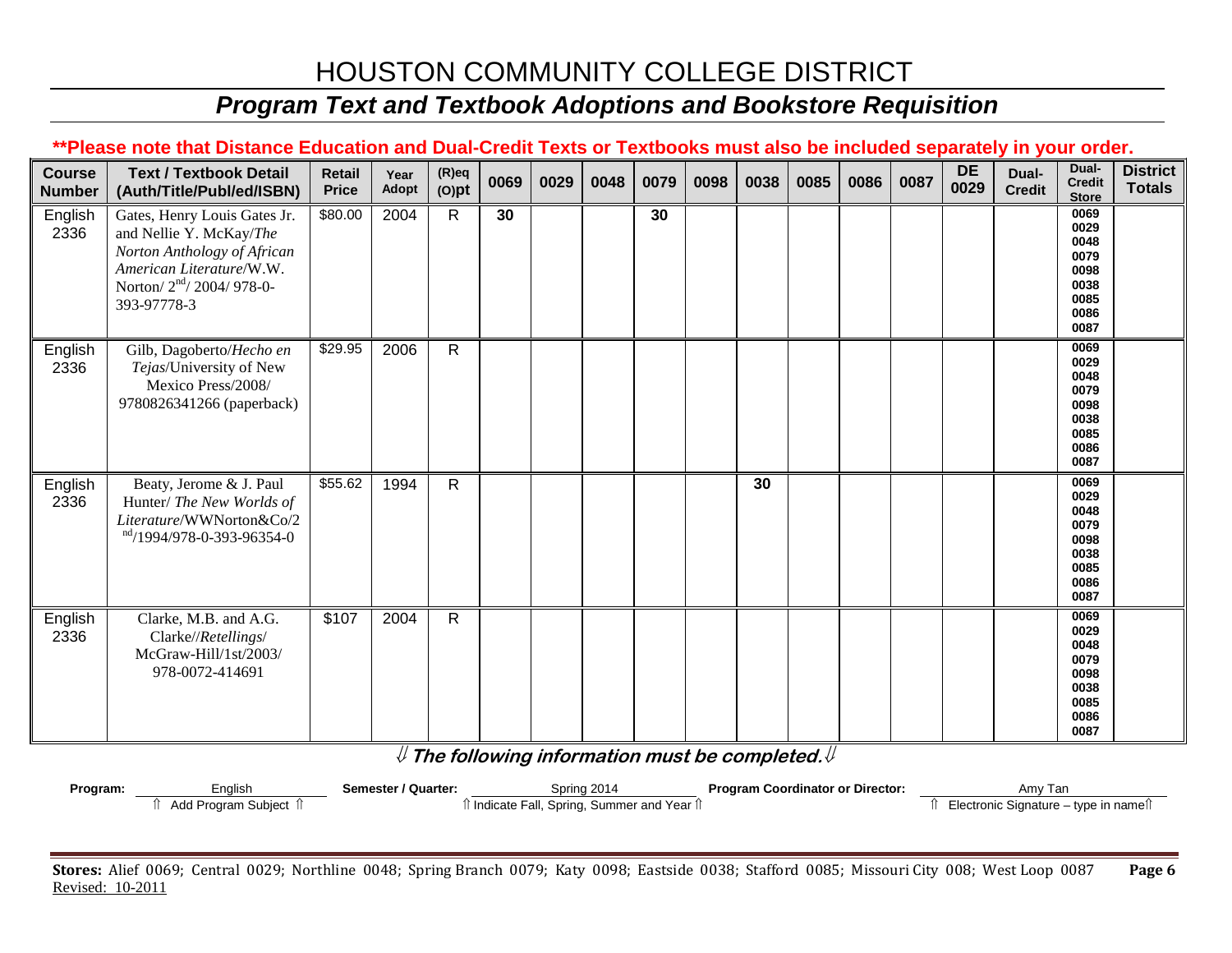## *Program Text and Textbook Adoptions and Bookstore Requisition*

#### **\*\*Please note that Distance Education and Dual-Credit Texts or Textbooks must also be included separately in your order.**

|                                       |                                                                                                                                                   |                               |               |                      |      |      |      |      |      |      |      |      |      | <b>Projected Enrollments and Bookstore Location by Campus Code</b> |                        |                                                                      |                                  |
|---------------------------------------|---------------------------------------------------------------------------------------------------------------------------------------------------|-------------------------------|---------------|----------------------|------|------|------|------|------|------|------|------|------|--------------------------------------------------------------------|------------------------|----------------------------------------------------------------------|----------------------------------|
| <b>Course</b><br><b>Number</b>        | <b>Text / Textbook Detail</b><br>(Auth/Title/Publ/ed/ISBN)                                                                                        | <b>Retail</b><br><b>Price</b> | Year<br>Adopt | $(R)$ eq<br>$(O)$ pt | 0069 | 0029 | 0048 | 0079 | 0098 | 0038 | 0085 | 0086 | 0087 | <b>DE</b><br>0029                                                  | Dual-<br><b>Credit</b> | Dual-<br><b>Credit</b><br><b>Store</b>                               | <b>District</b><br><b>Totals</b> |
| English<br>2341                       | Muller, Gilbert H. and John<br>A. Williams/Ways<br>$In/McGraw-Hill/2nd/2003/$<br>9780072512908                                                    | \$43.33                       | 2003          | $\mathsf{R}$         |      |      |      |      |      |      |      |      |      |                                                                    |                        | 0069<br>0029<br>0048<br>0079<br>0098<br>0038<br>0085<br>0086<br>0087 |                                  |
| English<br>2342                       | Charters, Ann/The Story and<br>Its Writer/Bedford/St.<br>Martin's/8 <sup>th</sup> /2010/978-0-312-<br>59623-1                                     | \$69.95                       | 2010          | R                    | 30   |      | 25   | 60   | 30   |      |      |      |      |                                                                    |                        | 0069<br>0029<br>0048<br>0079<br>0098<br>0038<br>0085<br>0086<br>0087 |                                  |
| English<br>2353                       | Gilbert, Sandra M. & Susan<br>Gubar/The Norton Anthology<br>of Literature by Women,<br>Vol. 2 only/<br>WWNorton&Co/3rd/2007/<br>978-0-393-93014-6 | \$58.75                       | 2007          | $\mathsf{R}$         |      |      |      |      |      |      |      |      |      |                                                                    |                        | 0069<br>0029<br>0048<br>0079<br>0098<br>0038<br>0085<br>0086<br>0087 |                                  |
| For All<br>Soph<br>English<br>Classes | SOPHOMORE ENGLISH<br><b>STUDY GUIDE</b><br>NW COLLEGE ONLY                                                                                        | \$18.15                       | 2012          | $\circ$              |      |      |      |      |      |      |      |      |      |                                                                    |                        | 0069<br>0029<br>0048<br>0079<br>0098<br>0038<br>0085<br>0086<br>0087 |                                  |
|                                       |                                                                                                                                                   |                               |               |                      |      |      |      |      |      |      |      |      |      |                                                                    |                        |                                                                      |                                  |
| <b>Course</b><br><b>Number</b>        | <b>Text / Textbook Detail</b><br>(Auth/Title/Publ/ed/ISBN)                                                                                        | <b>Retail</b><br><b>Price</b> | Year<br>Adopt | $(R)$ eq<br>$(O)$ pt | 0069 | 0029 | 0048 | 0079 | 0098 | 0038 | 0085 | 0086 | 0087 | <b>DE</b><br>0029                                                  | Dual-<br><b>Credit</b> | Dual-<br><b>Credit</b><br><b>Store</b>                               | <b>District</b><br><b>Totals</b> |

**Stores:** Alief 0069; Central 0029; Northline 0048; Spring Branch 0079; Katy 0098; Eastside 0038; Stafford 0085; Missouri City 008; West Loop 0087 **Page 7** Revised: 10-2011